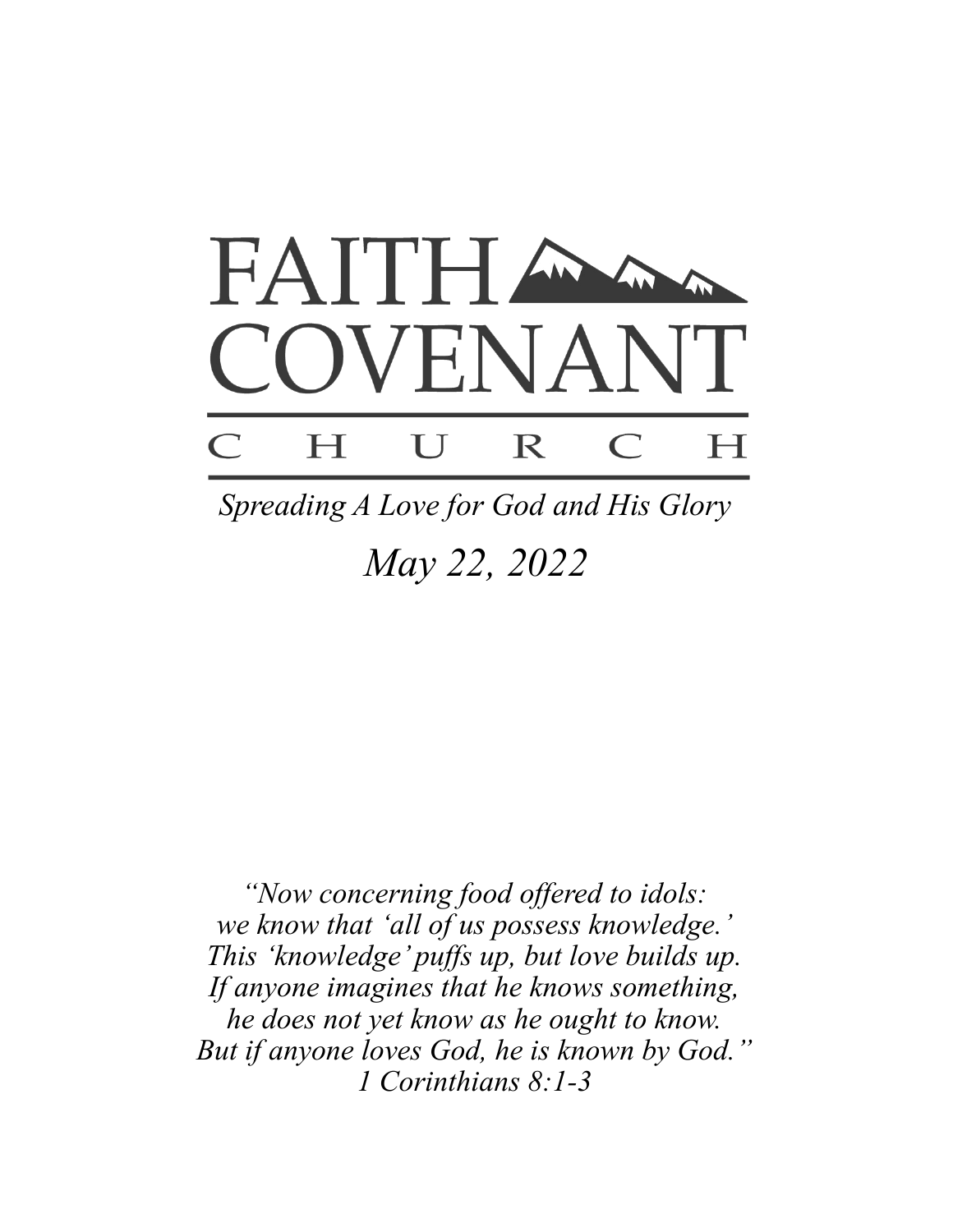## **WELCOME & ANNOUNCEMENTS**

*Our worship is a response to God's initiative. The pattern of our worship reflects the go*s*pel.*

### \***CALL TO WORSHIP:** *2 Samuel 22:2-4*

- Leader: The LORD is my rock and my fortress and my deliverer, my God, my rock, in whom I take refuge, my shield, and the horn of my salvation, my stronghold and my refuge, my savior; you save me from violence.
- **All: I call upon the LORD, who is worthy to be praised, and I am saved from my enemies.**

### **\*A MIGHTY FORTRESS IS OUR GOD** *- Hymn #92*

A mighty fortress is our God, a bulwark never failing; our helper he, amid the flood of mortal ills prevailing. For still our ancient foe does seek to work us woe; his craft and power are great, and armed with cruel hate, on earth is not his equal.

Did we in our own strength confide, our striving would be losing, were not the right Man on our side, the Man of God's own choosing. Dost ask who that may be? Christ Jesus, it is he; Lord Sabaoth his name, from age to age the same; and he must win the battle.

And though this world, with devils filled, should threaten to undo us, we will not fear, for God has willed his truth to triumph through us. The prince of darkness grim, we tremble not for him; his rage we can endure, for lo! his doom is sure; one little word shall fell him.

That Word above all earthly powers no thanks to them abideth; the Spirit and the gifts are ours through him who with us sideth. Let goods and kindred go, this mortal life also; the body they may kill: God's truth abideth still; his kingdom is forever!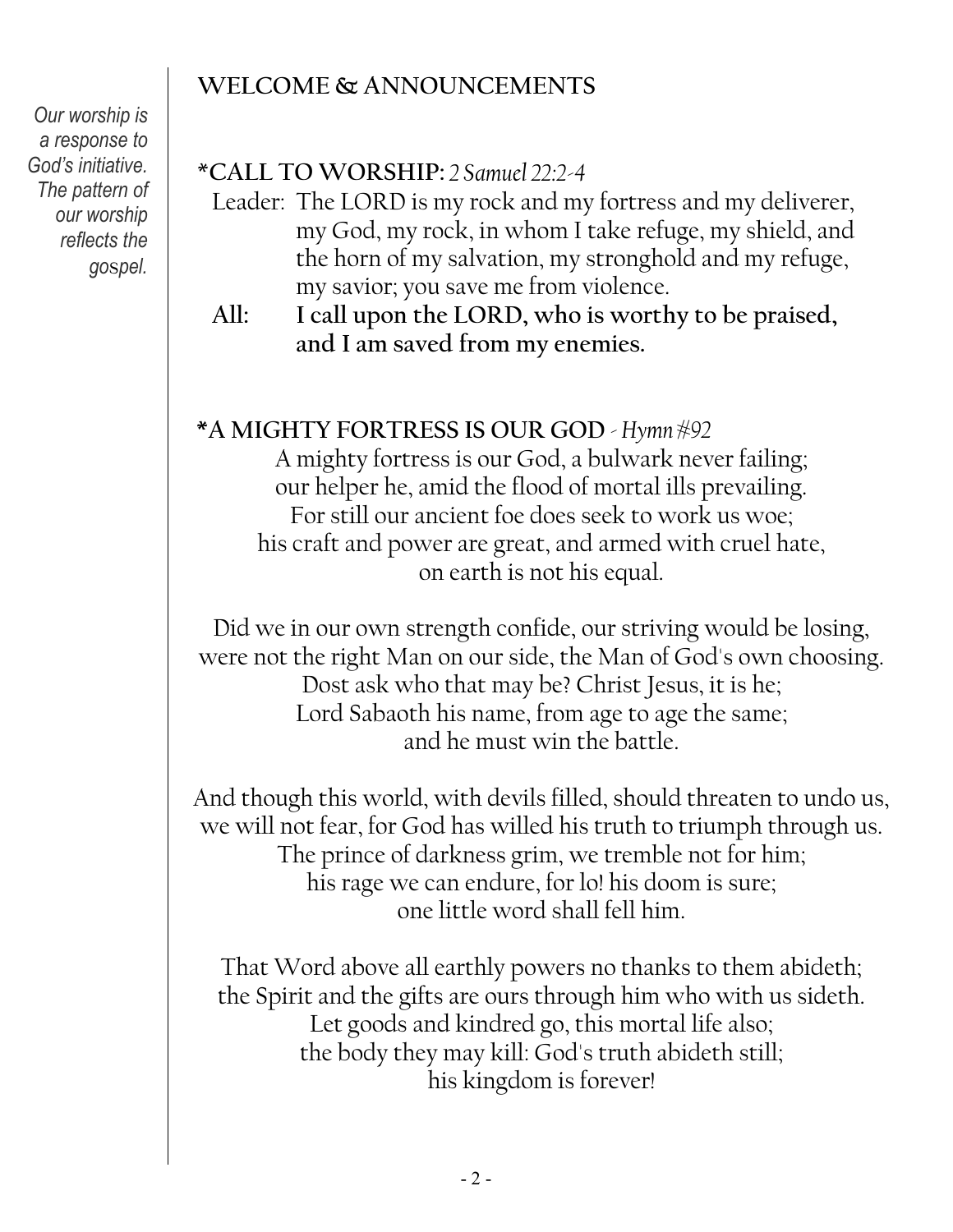#### **\*PRAYER OF PRAISE**

#### **\*THE LORD IS MY SALVATION**

The grace of God has reached for me And pulled me from the raging sea And I am safe on this solid ground The Lord is my salvation

I will not fear when darkness falls His strength will help me scale these walls I'll see the dawn of the rising sun The Lord is my salvation

*(Chorus)*

*Who is like the Lord our God? Strong to save, faithful in love My debt is paid and the vict'ry won, the Lord is my salvation*

My hope is hidden in the Lord He flow'rs each promise of His Word When winter fades I know spring will come The Lord is my salvation

And when I reach the final day He will not leave me in the grave But I will rise, He will call me home The Lord is my salvation *(Chorus 2x)*

Glory be to God the Father Glory be to God the Son Glory be to God the Spirit The Lord is our salvation *(Bridge 2x)*  The Lord is our salvation *(2x)* 

#### **God Calls Us**

The Lord summons his people to worship and we respond in obedience. The Lord's call is a call to action. We gather, praise, adore, give thanks, etc. The Call to Worship is a joyful summons and a clear reminder that worship is our coming into God's presence by his command, and not our command that He come into our presence.

*\*Indicates when to stand. All Music Copied Under CCLI License #34680*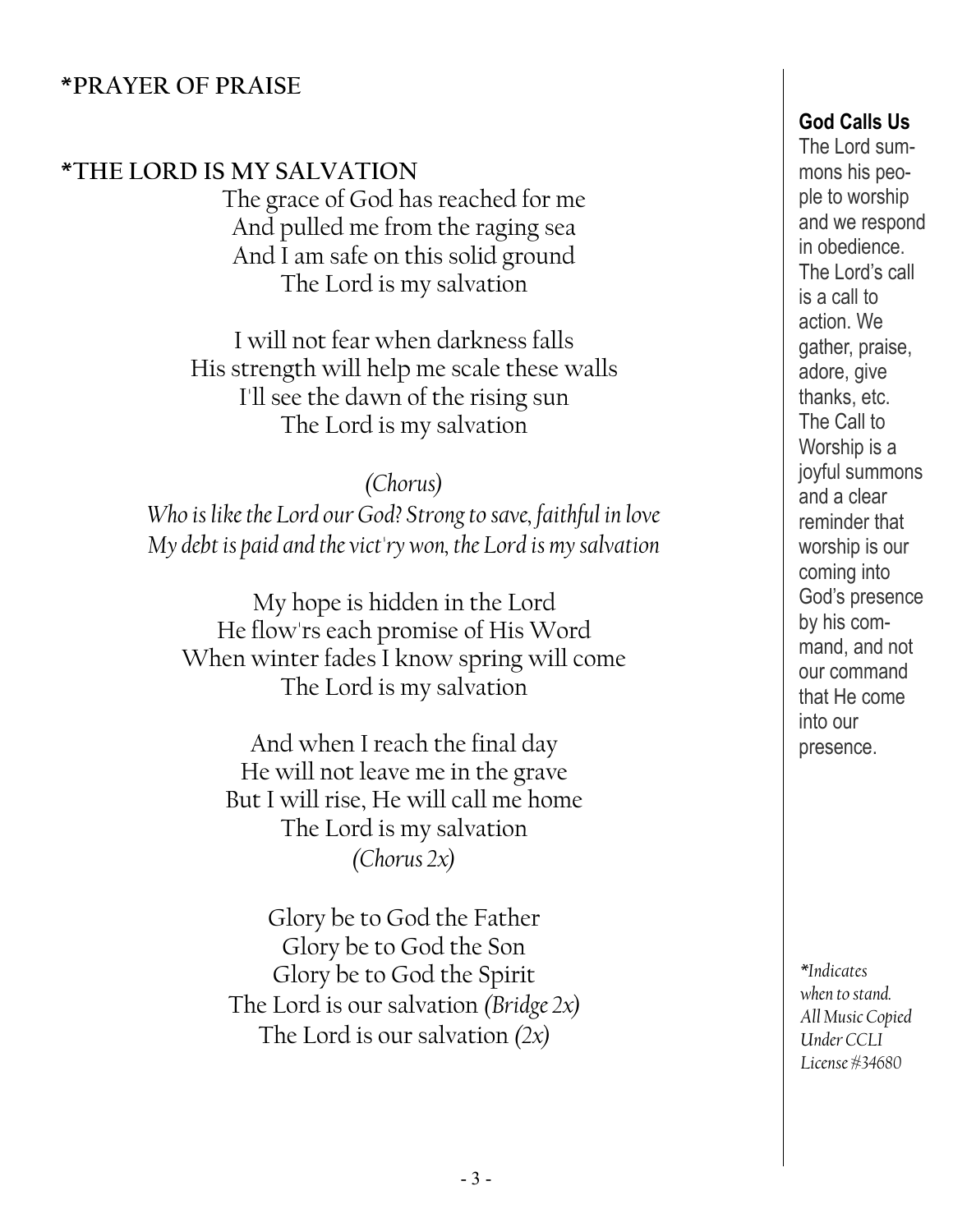# **COMMON CONFESSION OF SIN SCRIPTURE OF EXHORTATION:** *1 John 1:5-7*

This is the message we have heard from him and proclaim to you, that God is light, and in him is no darkness at all. If we say we have fellowship with him while we walk in darkness, we lie and do not practice the truth. But if we walk in the light, as he is in the light, we have fellowship with one another, and the blood of Jesus his Son cleanses us from all sin.

**All: My God and Creator, I confess that I have sinned against you, not only outwardly, but much more with inward blindness, unbelief, doubts, impatience, pride, greed, envy, hatred and malice. Lord, I further sin against you, by not deploring enough my sinful affections. I repent of my iniquities, and am sorry for them, and plead your mercy, for the sake of your beloved Son, Jesus Christ.** *(adapted from the Reformed Liturgy of the Palatinate -1585)* 

## **SILENT CONFESSION OF SIN**

## **DECLARATION OF GRACE:** *1 John 1:9*

If we confess our sins, he is faithful and just to forgive us our sins and to cleanse us from all unrighteousness.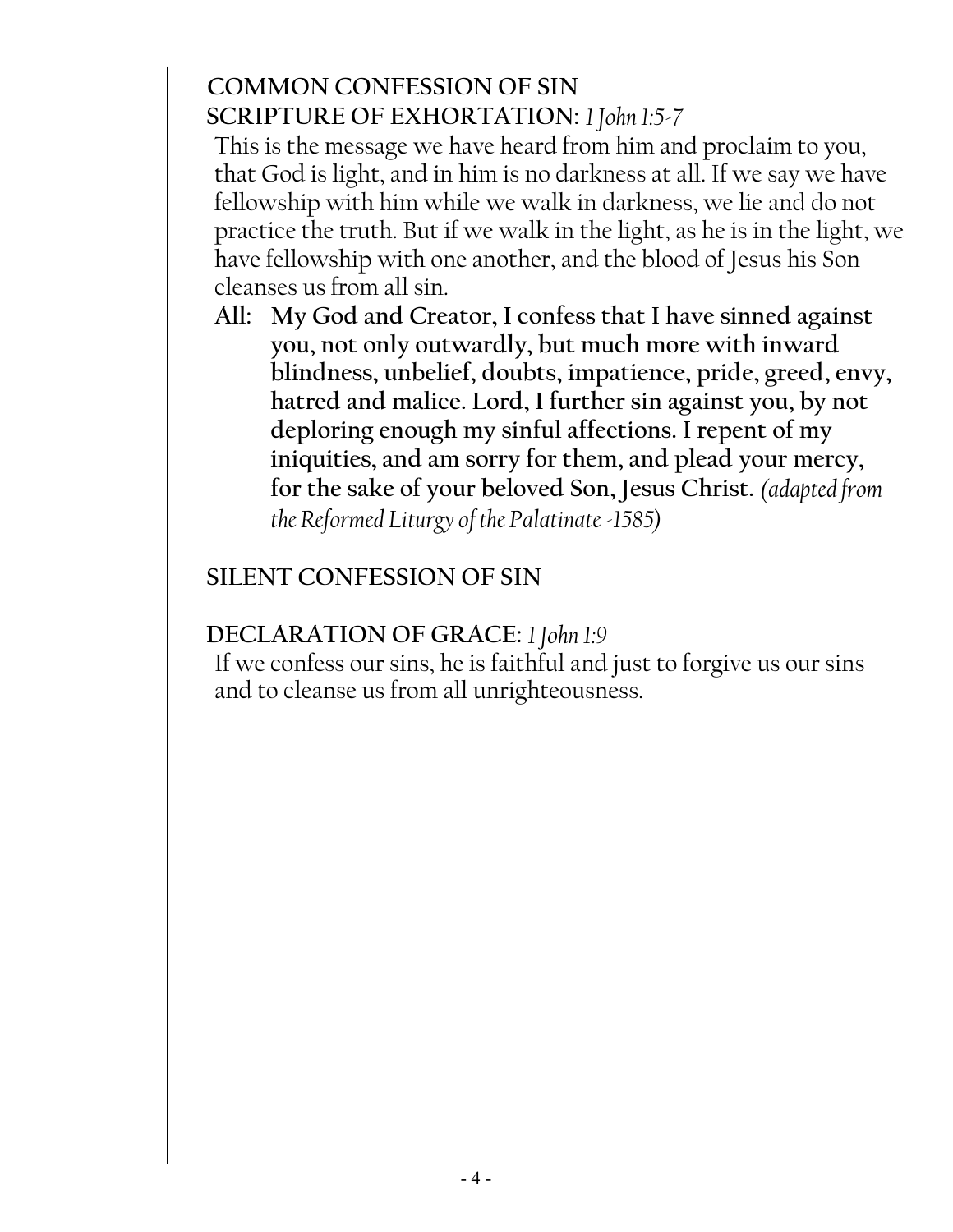## **\*CONFESSION OF CHRIST'S GRACE:**

**–** *The Heidelberg Catechism (1563), Question 1*

Leader: What is your only comfort in life and in death?

- **All: That I am not my own, but belong–body and soul, in life and in death–to my faithful Savior Jesus Christ.**
- Leader: He has fully paid for all my sins with his precious blood, and has set me free from the tyranny of the devil. He also watches over me in such a way that not a hair can fall from my head without the will of my Father in heaven: in fact, all things must work together for my salvation.
- **All: Because I belong to him, Christ, by his Holy Spirit, assures me of eternal life and makes me wholeheartedly willing and ready from now on to live for him.**

#### **God Cleanses Us**

The biblical response to God's call to be in his presence is confessing our sins. We humble ourselves when we approach our God. This is a corporate prayer of all God's people. It is a great privilege of the gospel that we can stand forgiven before the Lord of glory.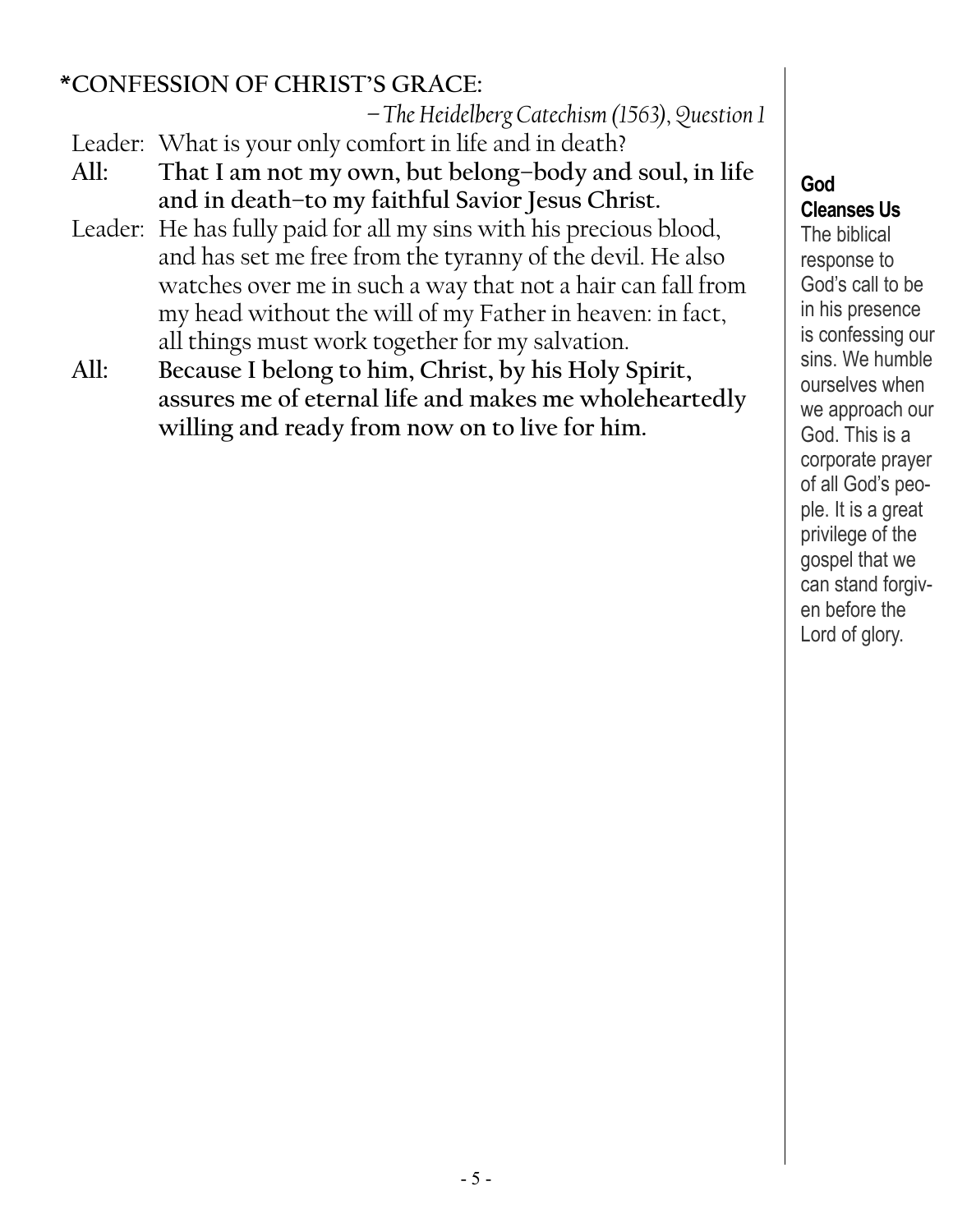### \***NOTHING BUT THE BLOOD** *- Hymn #307*

What can wash away my sin? Nothing but the blood of Jesus. What can make me whole again? Nothing but the blood of Jesus.

> *(Chorus) O precious is the flow that makes me white as snow; no other fount I know; nothing but the blood of Jesus.*

For my cleansing, this I see: nothing but the blood of Jesus. For my pardon this my plea: nothing but the blood of Jesus. *(Chorus)*

Nothing can for sin atone: nothing but the blood of Jesus. Naught of good that I have done: nothing but the blood of Jesus. *(Chorus)* 

This is all my hope and peace: nothing but the blood of Jesus. This is all my righteousness: nothing but the blood of Jesus. *(Chorus)*

Now by this I'll overcome, nothing but the blood of Jesus. Now by this I'll reach my home, nothing but the blood of Jesus. *(Chorus)* 

#### **OFFERTORY & RESPONSE**

*Reminder: please sign and pass the Attendance Register down the pew. Children ages 4-6 excused for Children's Church 8:15 & 11 a.m. services (downstairs Corner Classroom)*

# **Offering**

We give back to God a portion of what he has given us to use to declare that he is Lord of all. (This is part of our service as a church family, and visitors should not feel obligated to participate.)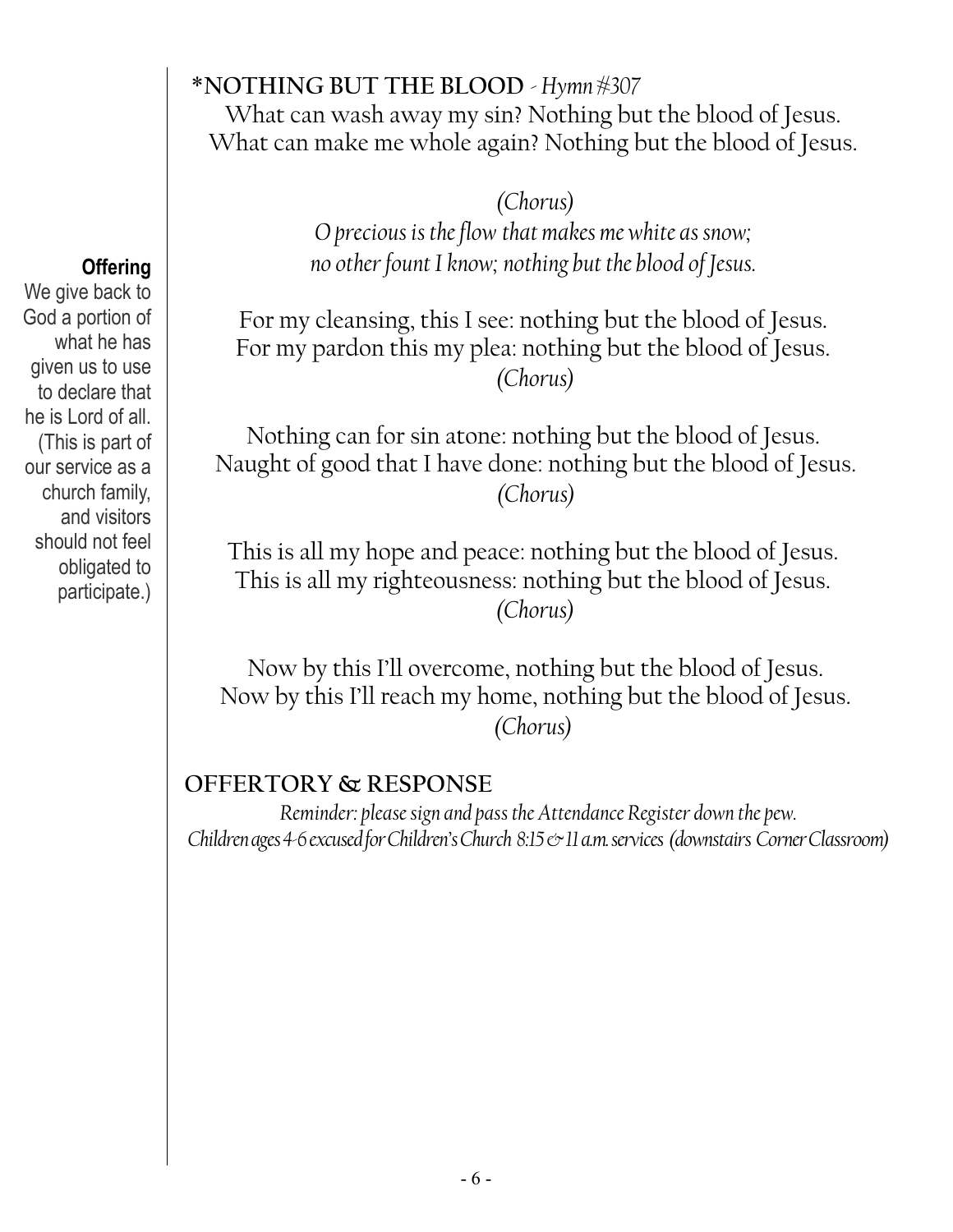#### **I WILL TRUST MY SAVIOR JESUS**

I will trust my Savior Jesus When my darkest doubts befall Trust him when to simply trust him Seems the hardest thing of all

I will trust my Savior Jesus Trust him when my strength is small For I know the shield of Jesus Is the safest place of all

*(Chorus)* 

*Jesus only Jesus, help me trust you more and more Jesus only Jesus, may my heart be ever yours* 

> I will trust my Savior Jesus He has said his way is best And I know the path he's chosen Leads to everlasting rest *(Chorus)*

Oh on that cross how it was seen I can go now ever trusting In the one who died for me What could I bring for your gift is complete So I trust you simply trust you Lord With every part of me *(2x) (Chorus 2x)*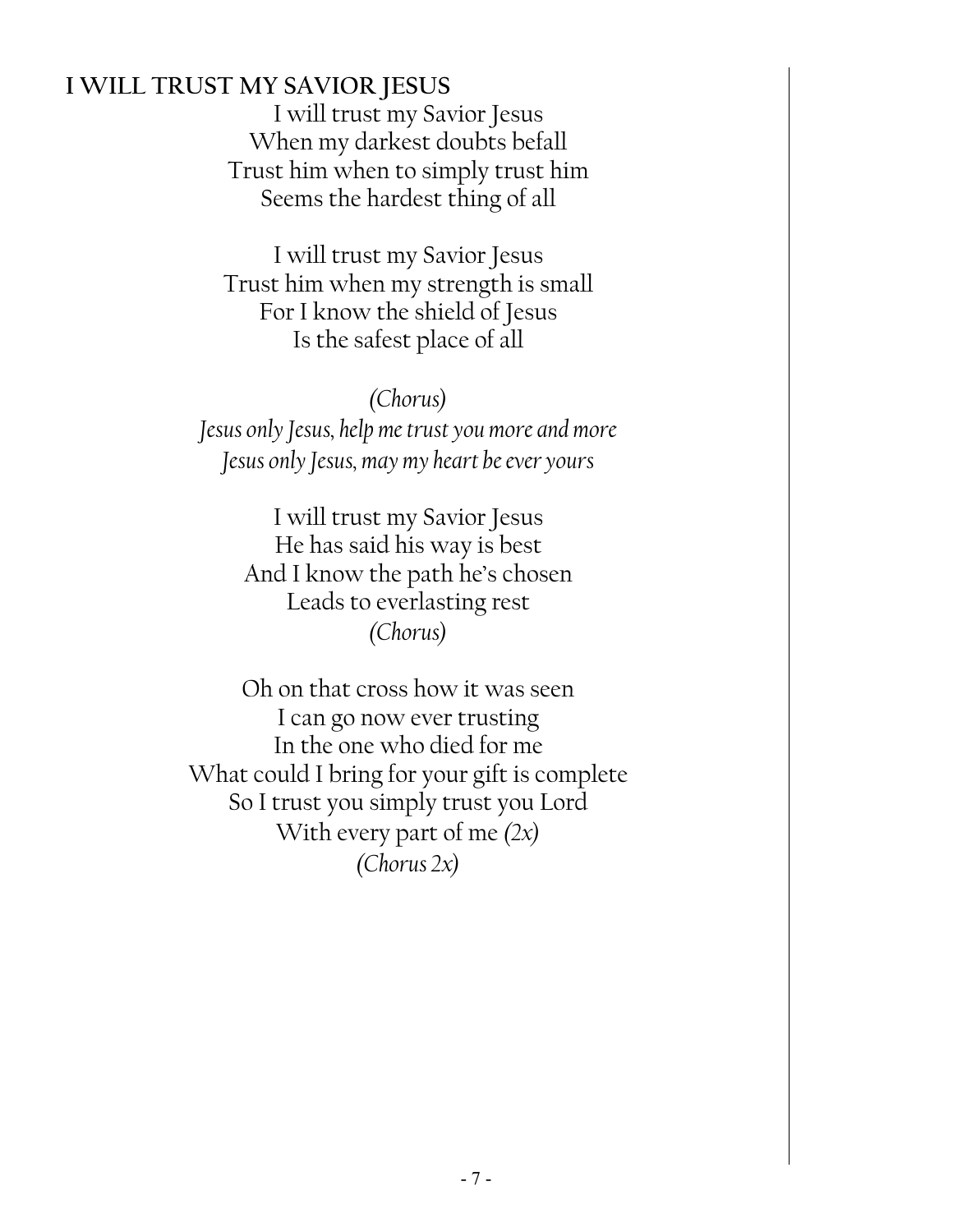### **Sermon Series: 1 Corinthians — Living in the Mess Pastor Lloyd Pierson, Ph.D. More Than Being Right — 1 Corinthians 8 (ESV)**

 Now concerning food offered to idols: we know that "all of us possess knowledge." This "knowledge" puffs up, but love builds up. <sup>2</sup> If anyone imagines that he knows something, he does not yet know as he ought to know.<sup>3</sup> But if anyone loves God, he is known by God.

<sup>4</sup> Therefore, as to the eating of food offered to idols, we know that "an idol has no real existence," and that "there is no God but one."  $^5$  For although there may be socalled gods in heaven or on earth—as indeed there are many "gods" and many "lords"  $-$ <sup>6</sup> yet for us there is one God, the Father, from whom are all things and for whom we exist, and one Lord, Jesus Christ, through whom are all things and through whom we exist.

 $7$  However, not all possess this knowledge. But some, through former association with idols, eat food as really offered to an idol, and their conscience, being weak, is defiled. <sup>8</sup> Food will not commend us to God. We are no worse off if we do not eat, and no better off if we do.  $^9$  But take care that this right of yours does not somehow become a stumbling block to the weak. <sup>10</sup> For if anyone sees you who have knowledge eating in an idol's temple, will he not be encouraged, if his conscience is weak, to eat food offered to idols?<sup>1</sup> And so by your knowledge this weak person is destroyed, the brother for whom Christ died. <sup>12</sup> Thus, sinning against your brothers and wounding their conscience when it is weak, you sin against Christ.<sup>13</sup> Therefore, if food makes my brother stumble, I will never eat meat, lest I make my brother stumble.

#### **Sermon Outline**

**I.** Eating in Ancient Corinth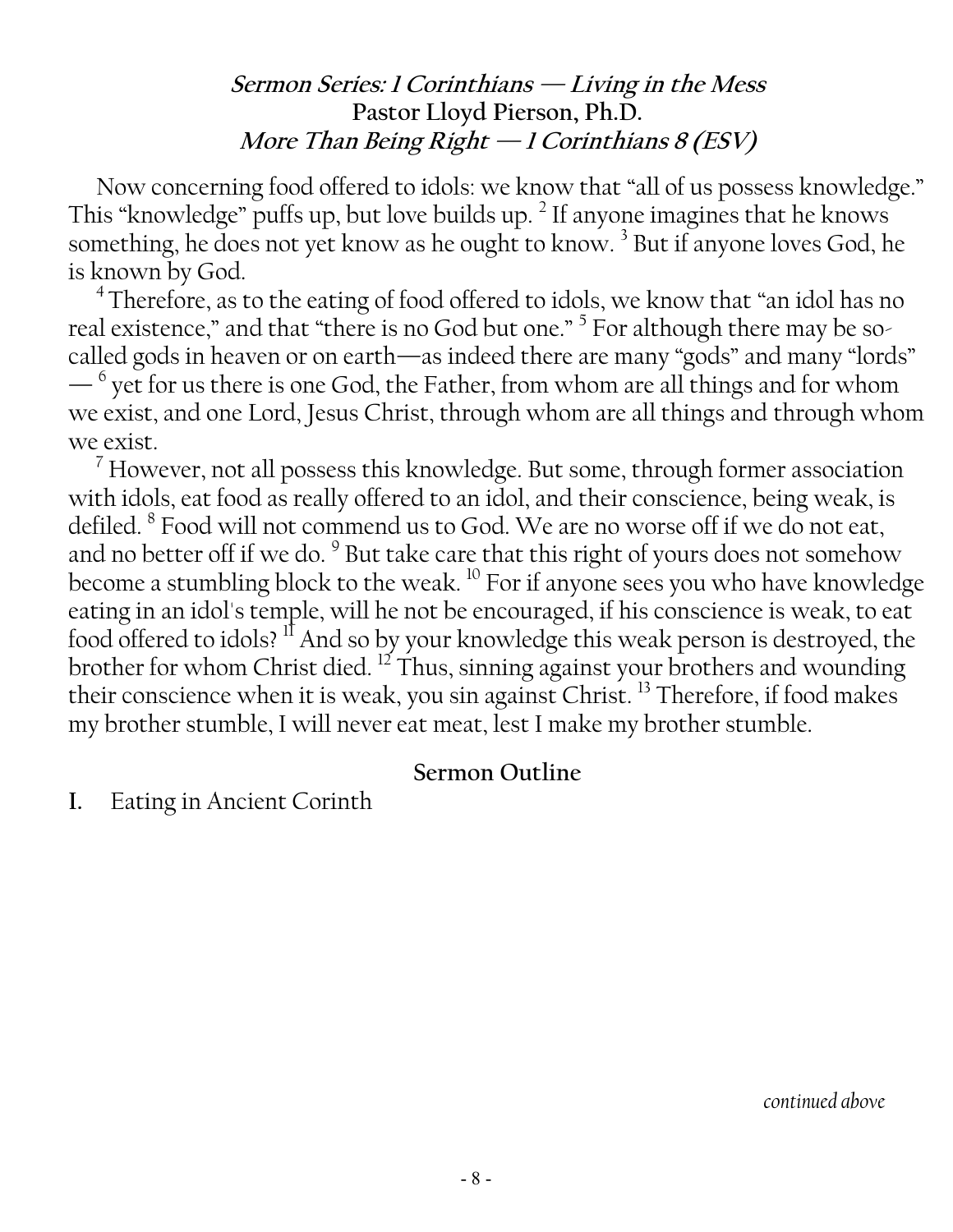## **Sermon Outline**

II. Living in Modern America

# **Sermon Questions**

- 1. This section on food offered to idols is very foreign to us and there is a fair amount of technical language that many might not know. What are pitfalls to avoid? What are principles to apply?
- 2. Have you ever met a Samaritan you didn't like? Have you ever wondered if your Costco meat had been sacrifices to an idol? What challenges from Paul can you put into your context?
- 3. How is Romans 14 a different situation than what Paul is addressing here in 1 Corinthians?
- 4. The principle of love and humility are to dominate our thinking when it comes to dealing with believers who disagree with us. Are you more likely to insist on being right, or on not making waves? What are the challenges then for you in particular with what Paul is speaking to here in chapter 8?
- 5. "I am right" is not the same as "I am loving." How do you push back against your own heart in this matters? What are your dangerous areas of justification for not doing this?

# **Children's Question**

 *We love other people by caring for them. Sometimes that means being careful not to offend even when we know we are right about something. This can be really hard to do. How does Jesus love for us encourage us to love others when we don't want to?*

**Consecrates Us Consecrate** means to make holy, to set apart. The Word of God does that for the lives of believers. Through the sermon, confessions of faith, and the offering we are sanctified for service to our Lord to joyfully offer up our lives to him.

**God**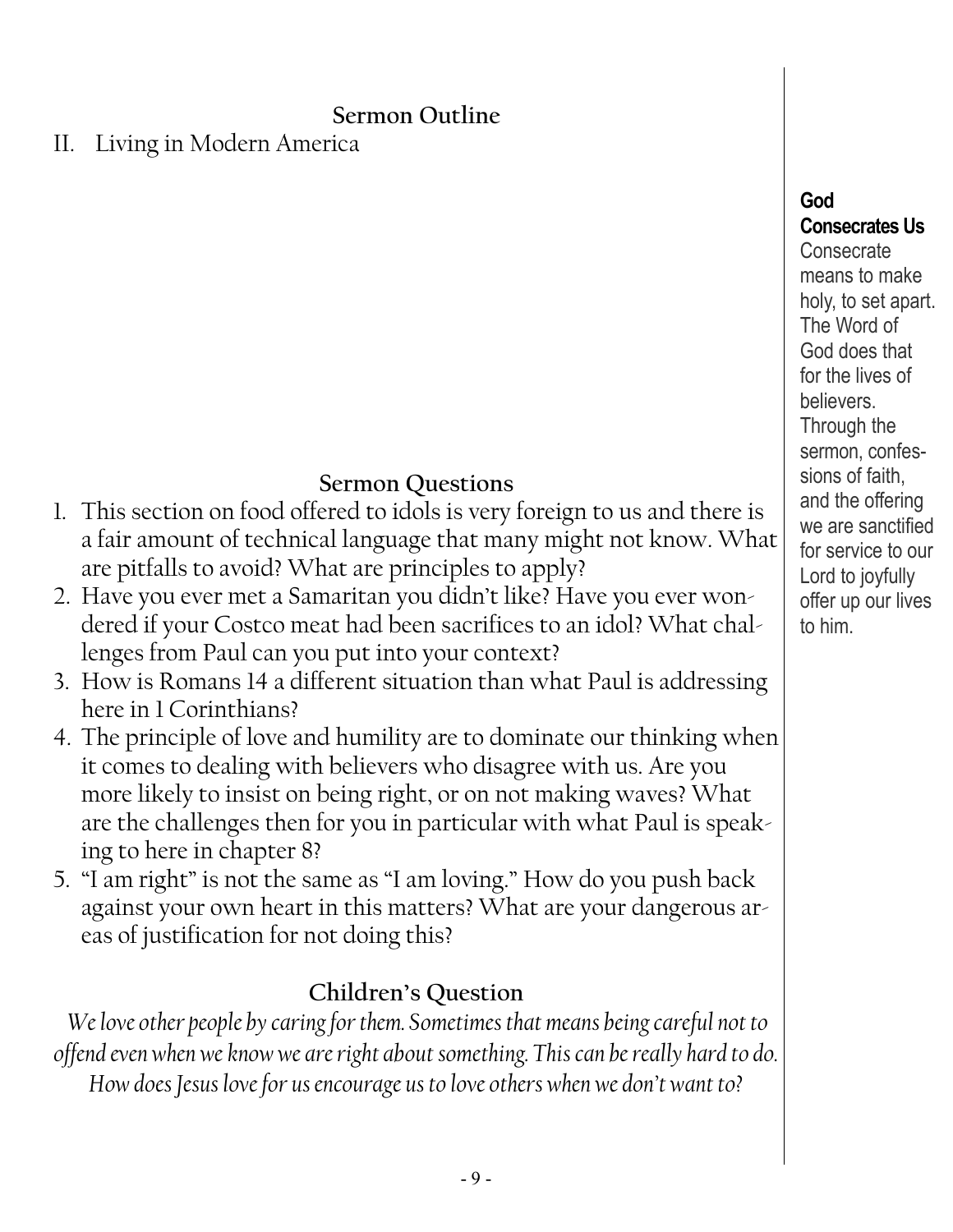## **\*ALL FOR JESUS**

All for Jesus, all for Jesus! All my being's ransomed pow'rs: All my thoughts and words and doings, all my days and all my hours. Let my hands perform His bidding, let my feet run in His ways; Let my eyes see Jesus only, let my lips speak forth His praise.

*(Chorus)*

*Jesus, Jesus, how I trust Him! How I've proved Him o'er and o'er Jesus, Jesus, precious Jesus! O for grace to trust Him more!*

Worldlings prize their gems of beauty, cling to gilded toys of dust, Boast of wealth and fame and pleasure; only Jesus will I trust. Since my eyes were fixed on Jesus, I've lost sight of all beside; So enchained my spirit's vision, looking at the Crucified. *(Chorus)*

Oh, what wonder! How amazing! Jesus, glorious King of kings, Deigns to call me His beloved, lets me rest beneath His wings. *(Chorus) O for grace to trust Him more!*

### **CELEBRATION OF THE LORD'S SUPPER**

*Wine is located in the two outer rings; juice is located in the center ring. (See FCC observance on below)* 

#### **PRAYER FOR THE CONGREGATION**  *8:15 Elder Matt Riley — 11 Elder Tim Anderson*

We observe the Lord's Supper each Lord's Day as the climax of our worship service. We invite to the Lord's Table all those who are baptized disciples of Jesus Christ, under the authority of Christ and His body—the Church. Visiting children who have not been examined by their church's leadership, we ask to refrain. By sharing in the Supper, you are acknowledging to our church that you are in covenant with our Triune God through the person and work of Jesus Christ. If you are in doubt about your participation, please refrain. Wine and bread are the elements of the supper as instituted by Jesus Christ. We recommend the use of wine; however we offer both juice and wine in the tray to allow true liberty of conscience.

#### **God Communes with Us**

The Lord strengthens and nourishes our faith through a sacramental meal. Through Jesus, communion with God has been reestablished. The covenant has been renewed. The Lord's Supper is the gospel made visible for us and we share in it as the full community of God's people.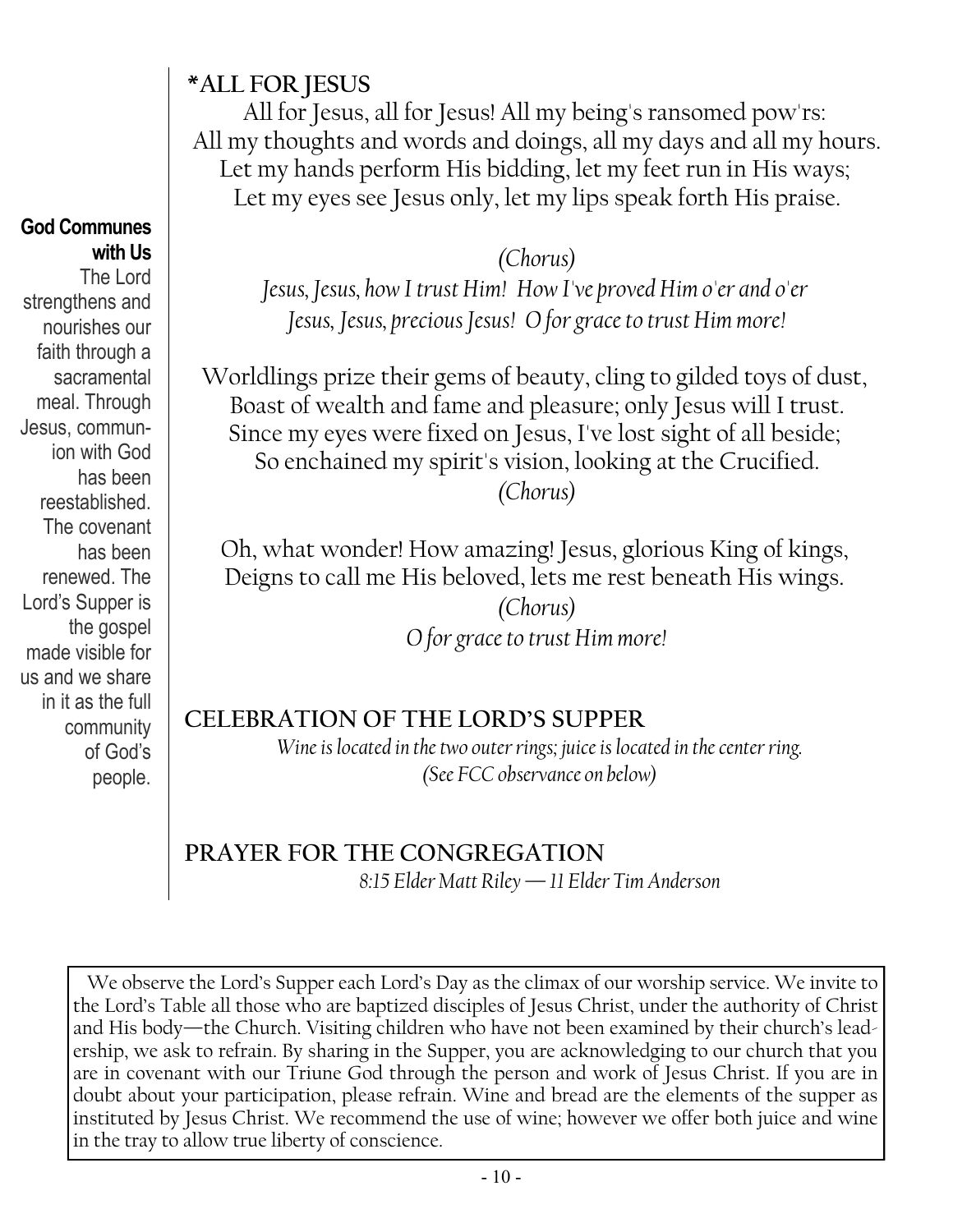#### **\*TO HIM WHO IS ABLE**

*(Women)* To Him Who is able, *(Men)* To Him Who is Able *(Women)* To keep you from falling, *(Men)* To keep you from falling

> *(Together)* To Him, to Him, to Him To Him, to Him, to Him. *(Repeat first time)*

We are standing in His presence With our garments clean and white All glory, honor, power, majesty To Jesus Christ. *(Repeat All)* 

*(Women)* To Him Who is able, *(Men)* To Him Who is Able *(Women)* To keep you from falling, *(Men)* To keep you from falling

> *(Together)* To Him, to Him, to Him To Him, to Him, to Him.

#### **\*BENEDICTION**

*If you are in need of personal prayer, an elder is available up front after the service.* 

#### **God Commissions Us**

Having been richly blessed by the Lord in our worship, we are sent forth as his ambassadors of reconciliation into the world. Our worship of God as his people now extends into our lives throughout the week. We are to offer ourselves as living sacrifices to him in all areas of our lives.

#### **Leaders & Staff**

**Senior Pastor Lloyd Pierson, Ph.D. — Associate Pastor John Sackett**  *Youth/Refuge Director:* Asst. Pastor Ben Melli *Music Director/Assistant:* Lisa Iddings/Laura Sackett *Staff:* Kristin Bay, Hanni Hanson, Carlynn Stahlberg, Kelly Brown *Elders:* Tim Anderson*,* Tom Jentz, Trent Neumann, Don Olmsted, Matt Riley, Micah Tinkham *Deacons:* Terry Falk, Kyle Hanson, Micah Hill, Ryan Petersen, Mike Stahlberg, Bruce Tulloch, Phil Van Duyne

**To be added to church enews and prayer lists, please contact us at office@faithcov.com. For more about Faith Covenant and the Presbyterian Church in America, go to faithcov.com.**